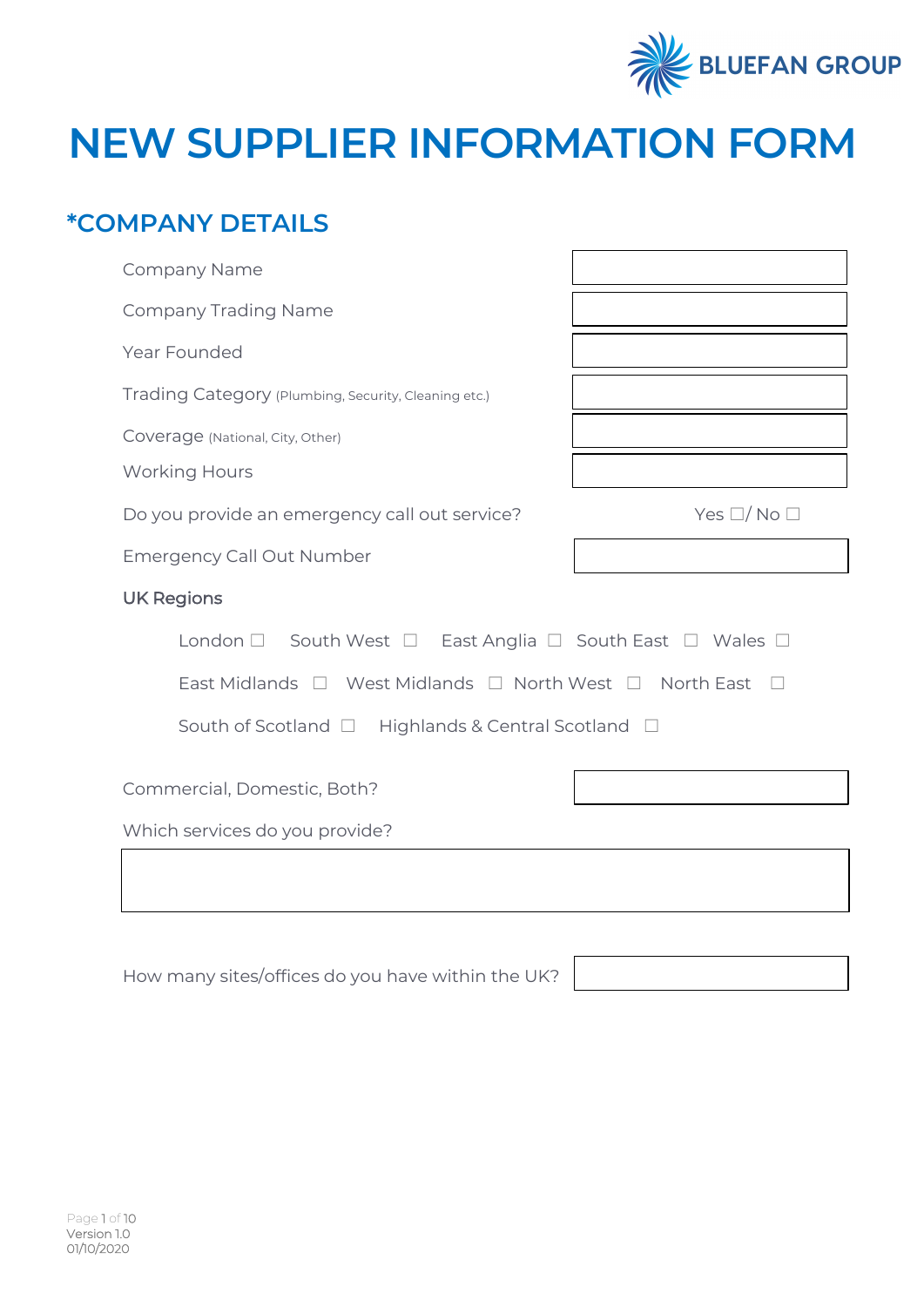

## **\*COMPANY DESCRIPTION**

# **COMPANY CONTACT DETAILS**

| <b>Company Contact Name</b> |  |
|-----------------------------|--|
| Company Phone Number        |  |
| Company address             |  |
| Company Website URL         |  |

### **\*COMPANY INSURANCE INFORMATION**

Company Type (Ltd, Plc, Sole Trader etc.)

Company Registration Number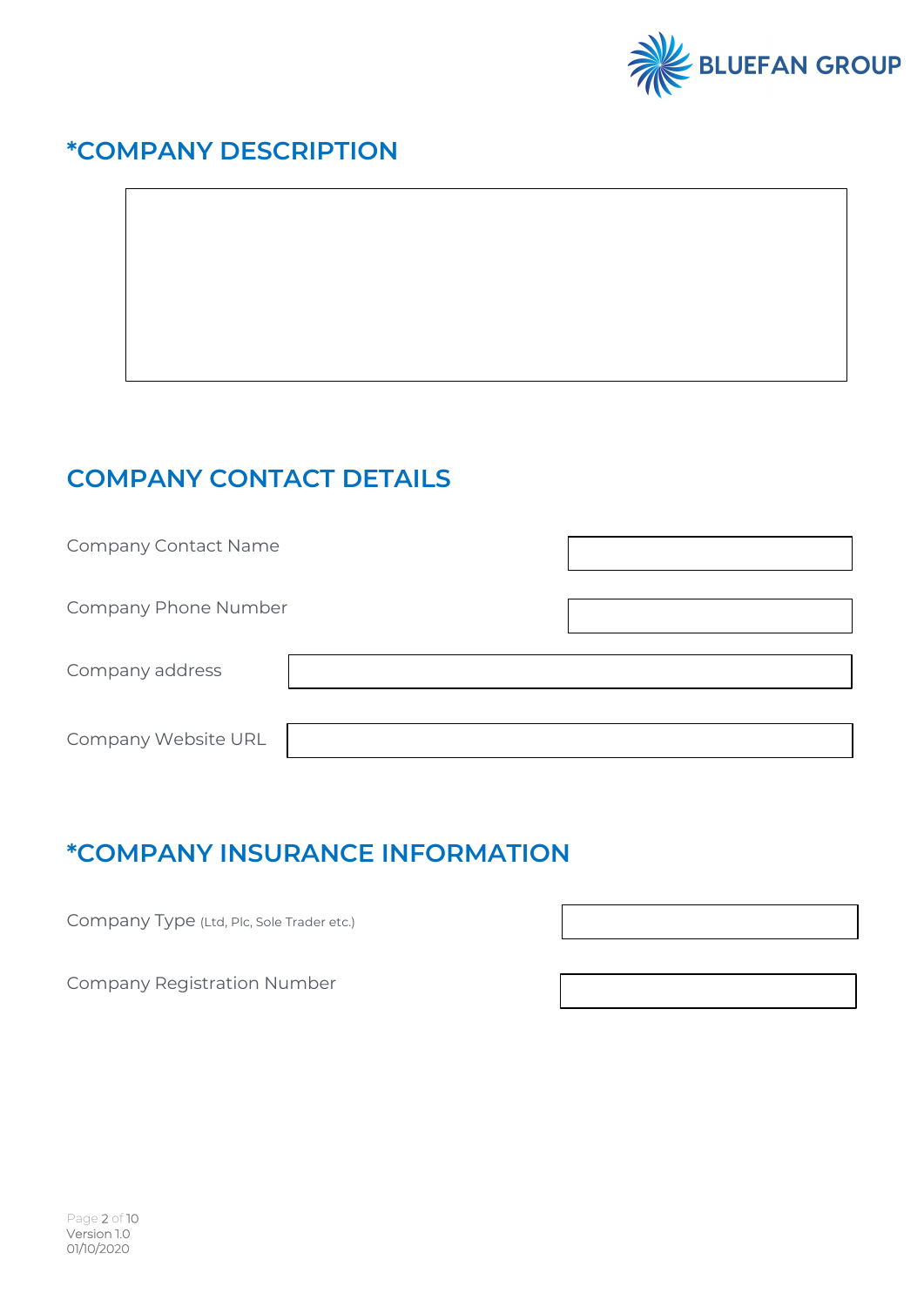

#### PROFESSIONAL INDEMNITY INSURANCE

If not applicable, please give a reason as to why you believe this insurance is not pertinent to the works you or your company carry out.

#### Not applicable □

| <b>Expiry Date</b> | Certificate | Please scan, attach and send<br>proof of certification email to<br>helpdesk@bluefangroup.co.uk |
|--------------------|-------------|------------------------------------------------------------------------------------------------|

#### PRODUCT INDEMNITY INSURANCE

If not applicable, please give a reason as to why you believe this insurance is not pertinent to the works you or your company carry out.

#### Not applicable □

| Insurance Number   | Max Cover   |                                                                                                |
|--------------------|-------------|------------------------------------------------------------------------------------------------|
| <b>Expiry Date</b> | Certificate | Please scan, attach and send<br>proof of certification email to<br>helpdesk@bluefangroup.co.uk |

#### PUBLIC LIABILITY INSURANCE

If not applicable, please give a reason as to why you believe this insurance is not pertinent to the works you or your company carry out.

#### Not applicable □

| Insurance Number   | Max Cover   | i.                                                                                             |
|--------------------|-------------|------------------------------------------------------------------------------------------------|
| <b>Expiry Date</b> | Certificate | Please scan, attach and send<br>proof of certification email to<br>helpdesk@bluefangroup.co.uk |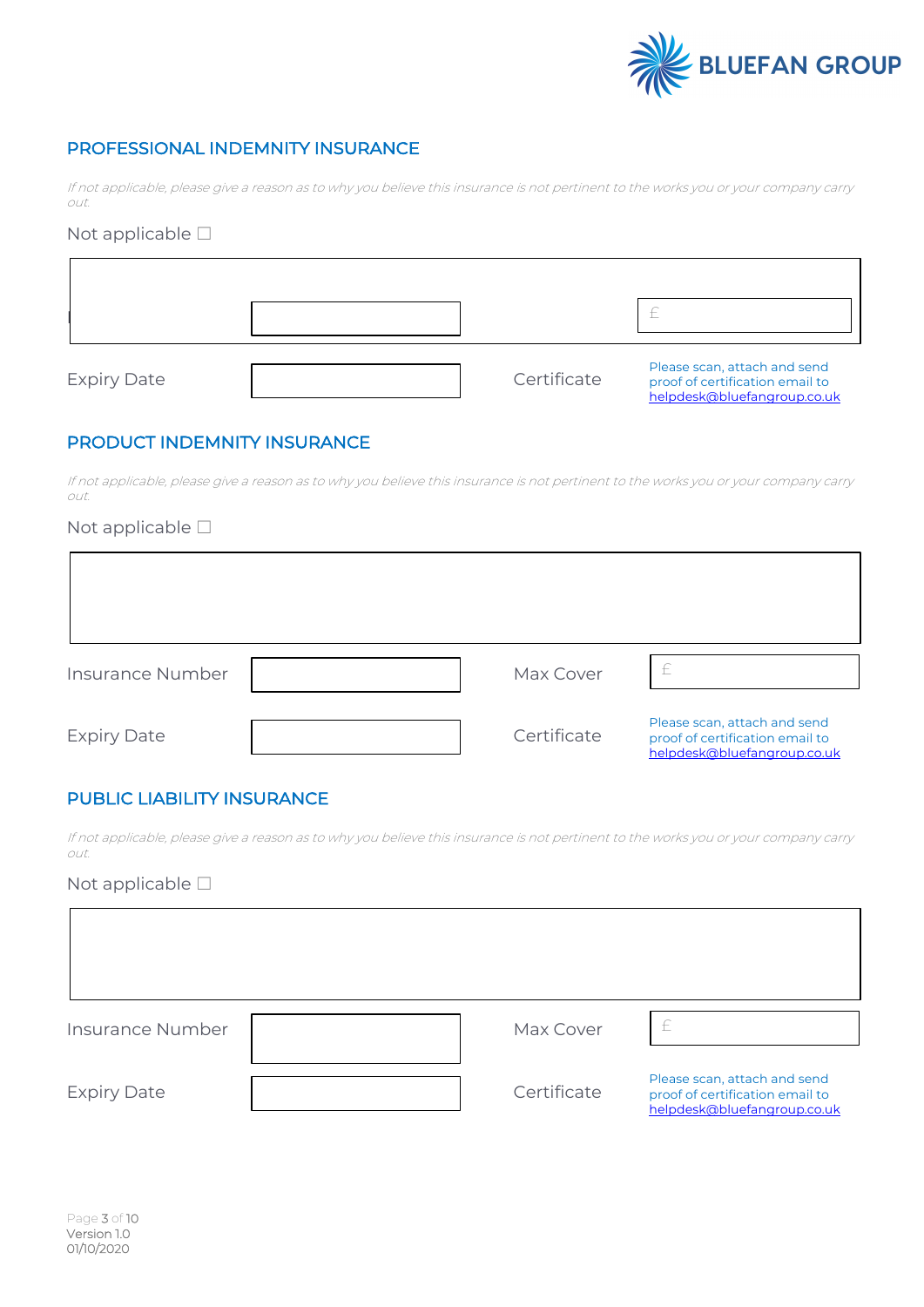

#### EMPLOYERS LIABILITY INSURANCE

If not applicable, please give a reason as to why you believe this insurance is not pertinent to the works you or your company carry out.

#### Not applicable □

| Insurance Number                     |                                                               | Max Cover               | $\pm$                                                                                          |
|--------------------------------------|---------------------------------------------------------------|-------------------------|------------------------------------------------------------------------------------------------|
| <b>Expiry Date</b>                   |                                                               | Certificate             | Please scan, attach and send<br>proof of certification email to<br>helpdesk@bluefangroup.co.uk |
| <b><i>*FINANCIAL INFORMATION</i></b> |                                                               |                         |                                                                                                |
| Are you VAT registered? Yes □ / No □ |                                                               | VAT Number              |                                                                                                |
| <b>Bank Name</b>                     |                                                               | Sort Code               |                                                                                                |
| <b>Account Number</b>                |                                                               | Last 12 months turnover |                                                                                                |
|                                      | Has your company been registered with the CIS Scheme?         |                         | Yes $\square$ / No $\square$                                                                   |
|                                      | Has your company been cleared for gross CIS status?           |                         | Yes $\square$ / No $\square$                                                                   |
|                                      | Please provide your Unique Taxpayer reference (UTR)           |                         |                                                                                                |
|                                      | I agree to the 30 days financial terms with Bluefan Group Ltd |                         | Yes $\square$ / No $\square$                                                                   |

We run two payment dates per month; 6th & 20th. You will receive the payment by close of business on these dates. If the payment date falls on the weekend or a bank holiday, you will receive payment the next working day.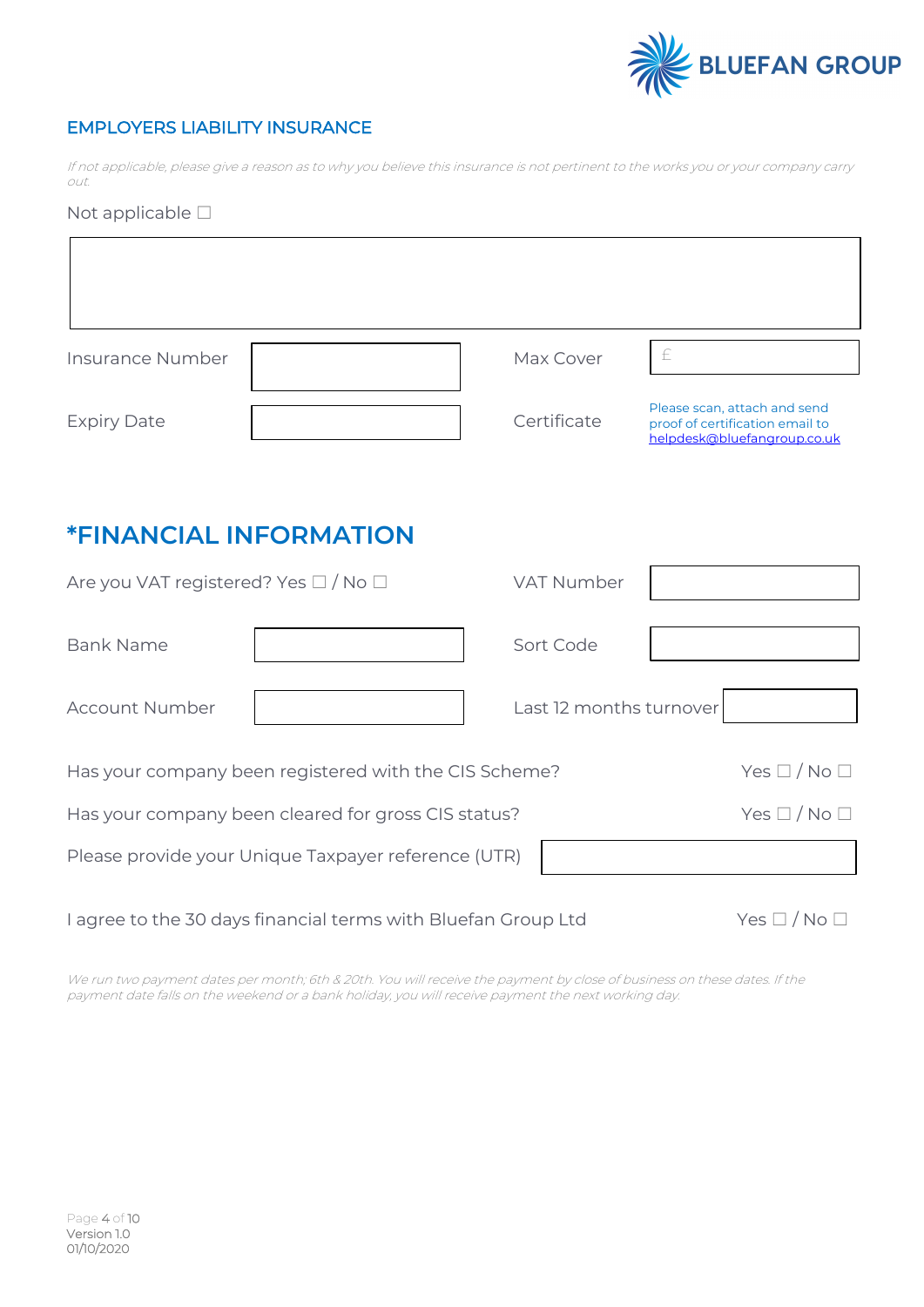

### **\*RATES CARD**

#### 2020 Daywork rates

| Role / Operative | Initial call out<br>Including transport,<br>mobilisation | Normal<br><b>Working Hours</b><br>0700hrs - 1700hrs | Out of Hours<br>1700hrs - 0700hrs<br>% Increase from Initial &<br><b>Extra Hour Rate</b> | Weekends &<br><b>Bank Holidays</b><br>% Increase from Initial &<br><b>Extra Hour Rate</b> |
|------------------|----------------------------------------------------------|-----------------------------------------------------|------------------------------------------------------------------------------------------|-------------------------------------------------------------------------------------------|
|                  |                                                          |                                                     |                                                                                          |                                                                                           |
|                  |                                                          |                                                     |                                                                                          |                                                                                           |
|                  |                                                          |                                                     |                                                                                          |                                                                                           |
|                  |                                                          |                                                     |                                                                                          |                                                                                           |
|                  |                                                          |                                                     |                                                                                          |                                                                                           |

### **ACCREDITATIONS & MEMBERSHIPS**

Are your staff and/or subcontractors DBS checked?

- $\bullet$  Basic Disclosure  $\Box$
- $\bullet$  Standard DBS  $\Box$
- Enhanced DBS □

Please provide context on how this is delivered (all staff or contract specific)

As a standard and to work with Bluefan Group Ltd the company must have a legitimate Health & Safety accreditation such as CHAS, Safe Contractor. If you do not have these Bluefan can assist with this. Please contact helpdesk@bluefangroup.co.uk to understand more about these services.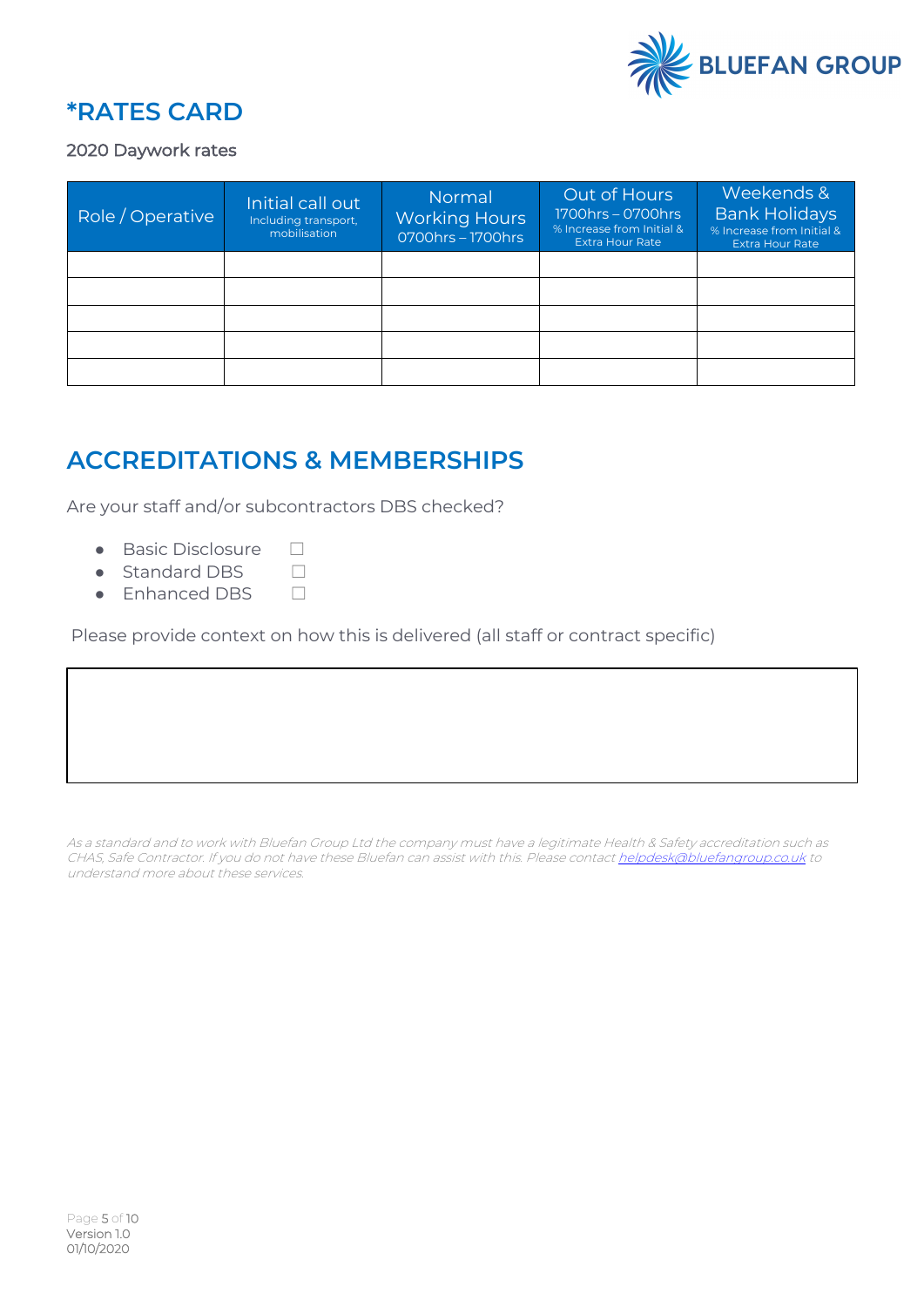

| Accreditation / Membership | <b>Expiry Date</b> | Certificate<br>Number | Please scan, attach and send<br>proof of certification to email<br>to helpdesk@bluefangroup.co.uk |
|----------------------------|--------------------|-----------------------|---------------------------------------------------------------------------------------------------|
|                            |                    |                       | Please scan, attach and send proof<br>of certification email to<br>helpdesk@bluefangroup.co.uk    |
|                            |                    |                       | Please scan, attach and send proof<br>of certification email to<br>helpdesk@bluefangroup.co.uk    |
|                            |                    |                       | Please scan, attach and send proof<br>of certification email to<br>helpdesk@bluefangroup.co.uk    |
|                            |                    |                       | Please scan, attach and send proof<br>of certification email to<br>helpdesk@bluefangroup.co.uk    |
|                            |                    |                       | Please scan, attach and send proof<br>of certification email to<br>helpdesk@bluefangroup.co.uk    |
|                            |                    |                       | Please scan, attach and send proof<br>of certification email to<br>helpdesk@bluefangroup.co.uk    |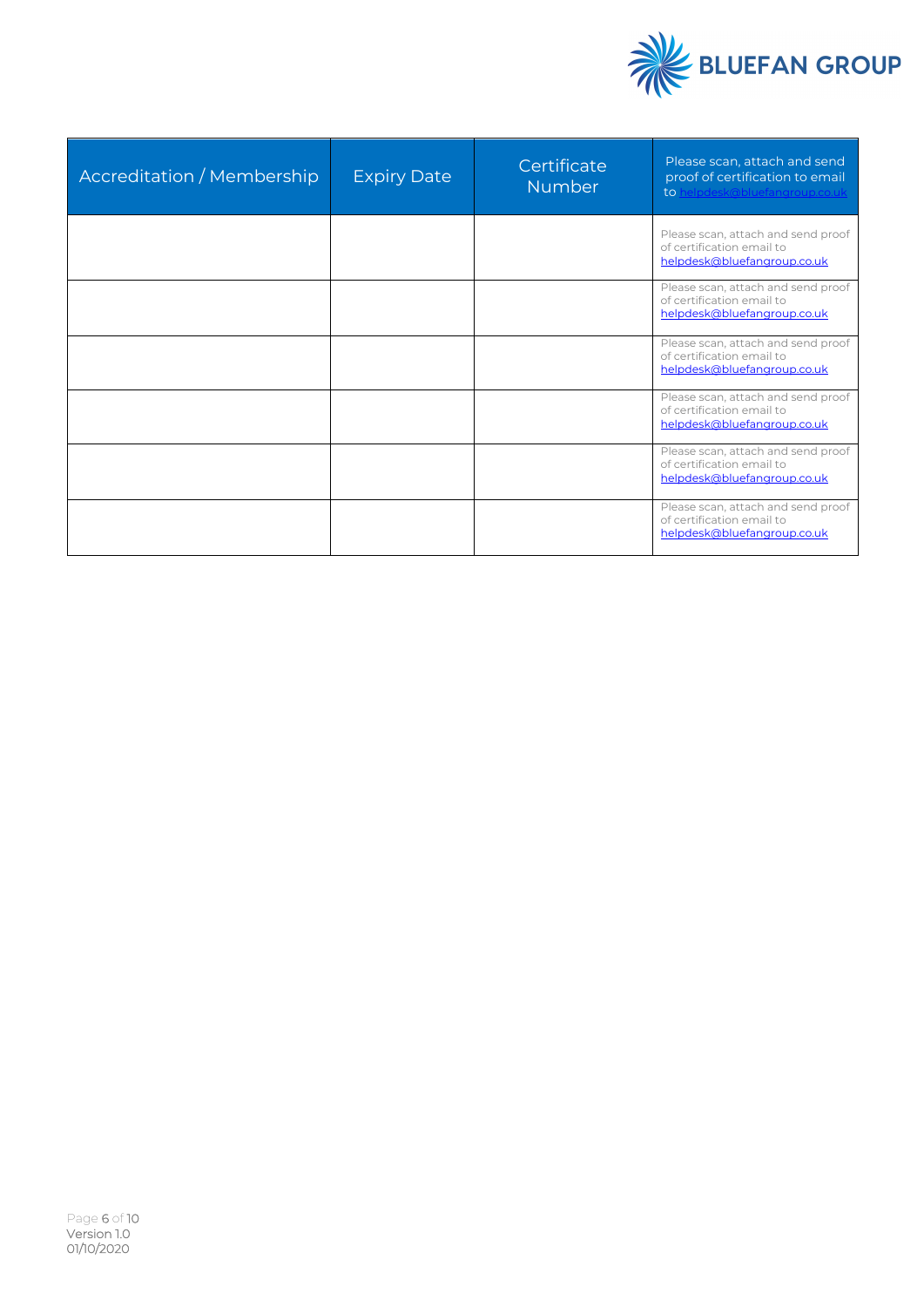

# POLICIES

As a standard and to work with Bluefan Group you must have a Health & Safety, Quality Management and an Environmental Policy. If you do not have these Bluefan can assist with this. Please contact helpdesk@bluefangroup.co.uk to understand more about this service.

| Policy          | <b>Review Date</b> | <b>Policy Number</b> | Please scan, attach and<br>send proof of certification to<br>email to<br>odesk@bluefangroup.co.uk |
|-----------------|--------------------|----------------------|---------------------------------------------------------------------------------------------------|
| Health & Safety |                    |                      | Please scan, attach and send<br>proof of certification email to<br>helpdesk@bluefangroup.co.uk    |
| Environmental   |                    |                      | Please scan, attach and send<br>proof of certification email to<br>helpdesk@bluefangroup.co.uk    |
| Training        |                    |                      | Please scan, attach and send<br>proof of certification email to<br>helpdesk@bluefangroup.co.uk    |
| Anti-Slavery    |                    |                      | Please scan, attach and send<br>proof of certification email to<br>helpdesk@bluefangroup.co.uk    |

If you do not submit the standard policies please tell us why you believe either the Health & Safety, Quality Management or Environmental policy is not applicable to the services in which you provide.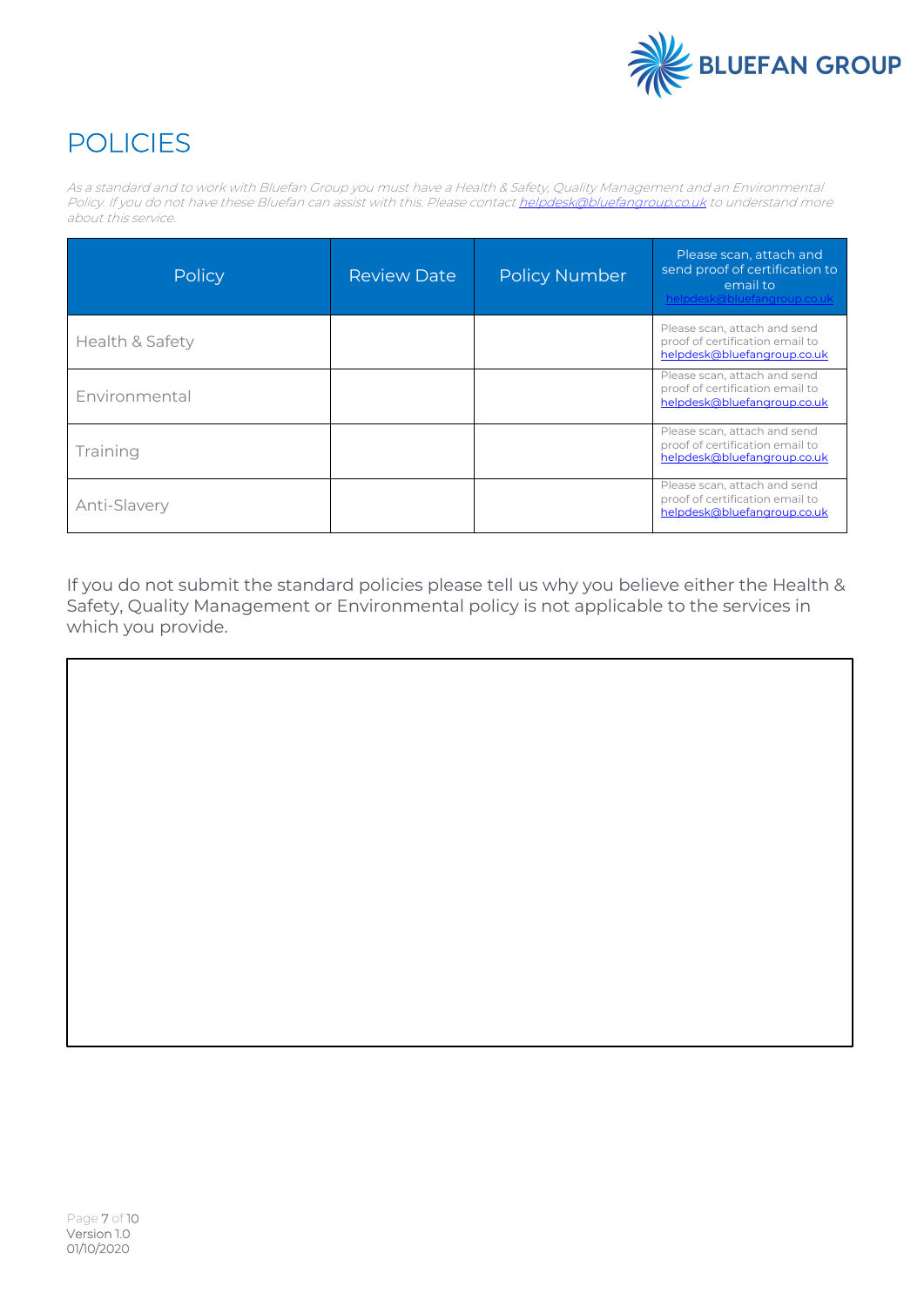

# DOCUMENTS (RISK ASSESSMENTS & METHOD STATEMENT TEMPLATES)

What Risk Assessments does your company conduct for works?

Generic □ Specific □ Dynamic □

Please provide an example of a completed Risk Assessment for each of the selected above.

| Risk Assessment       | <b>Type</b> | <b>RA Number</b> | <b>Last Reviewed</b> | Please scan, attach and<br>send proof of certification to<br>email to                             |
|-----------------------|-------------|------------------|----------------------|---------------------------------------------------------------------------------------------------|
| Manual Handling       | Generic     |                  |                      | Please scan, attach and send<br>proof of certification to email to<br>helpdesk@bluefangroup.co.uk |
| Site Specific Example | Specific    |                  |                      | Please scan, attach and send<br>proof of certification email to<br>helpdesk@bluefangroup.co.uk    |
| Service Sheet         | Dynamic     |                  |                      | Please scan, attach and send<br>proof of certification email to<br>helpdesk@bluefangroup.co.uk    |

Please provide an example of a Method Statement.

| Method Statement      | <b>MS Number</b> | Last Reviewed | Please scan, attach and send proof<br>of certification to email to<br>helpdesk@bluefangroup.co.uk |
|-----------------------|------------------|---------------|---------------------------------------------------------------------------------------------------|
| Manual Handling       | Generic          |               | Please scan, attach and send proof<br>of certification email to<br>helpdesk@bluefangroup.co.uk    |
| Site Specific Example | Specific         |               | Please scan, attach and send proof<br>of certification email to<br>helpdesk@bluefangroup.co.uk    |
| Service Sheet         | Dynamic          |               | Please scan, attach and send proof<br>of certification email to<br>helpdesk@bluefangroup.co.uk    |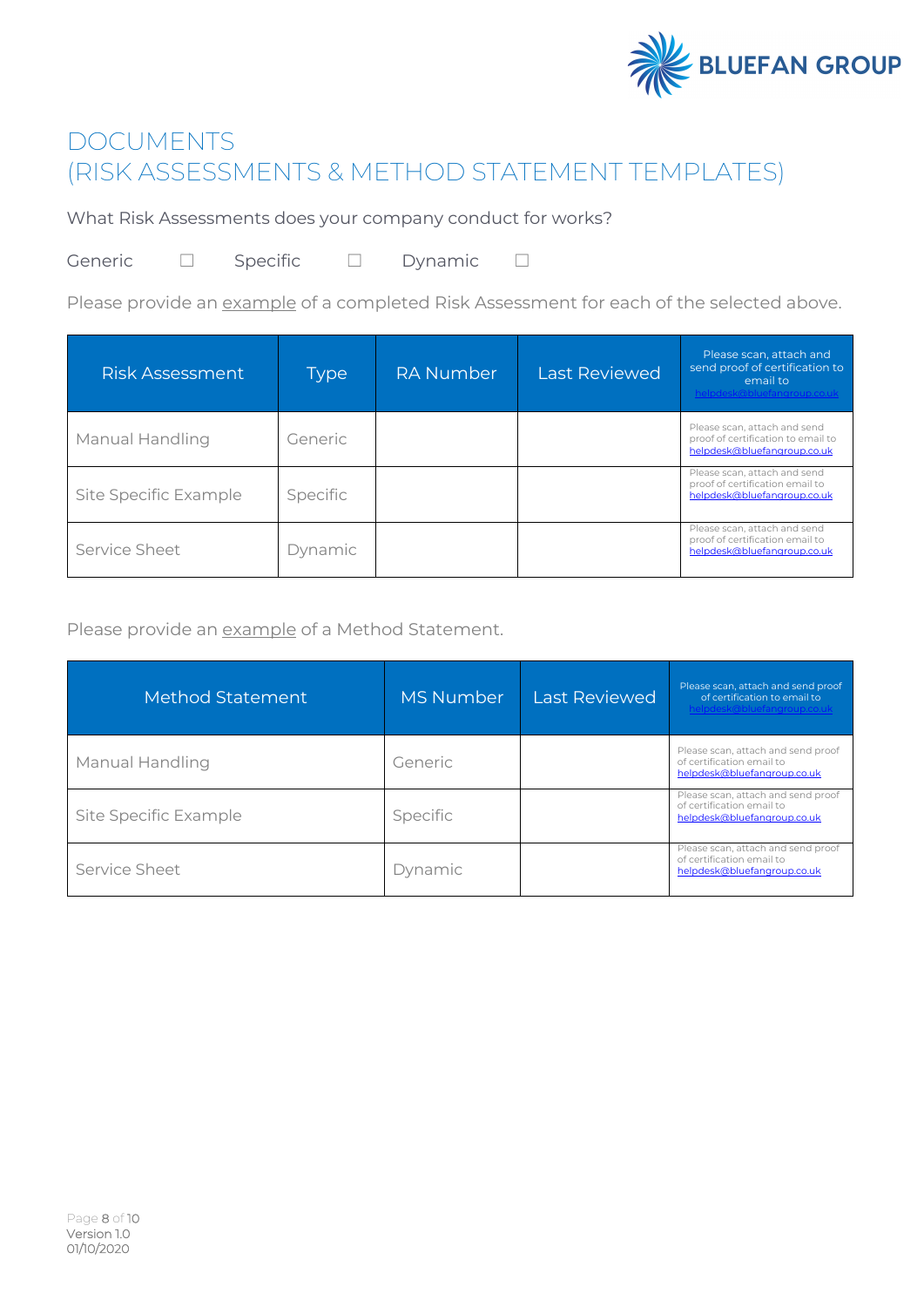

# **SIGN OFF**

Important information – Please read before signing

- Payment terms are 30 days as per the finance section.
- All work requests will be confirmed in writing by Bluefan Group and be accompanied by a reference number (job number), this reference number must be displayed on all submitted documentation.
- For emergency / out of hour's requests written confirmation will be provided at the earliest opportunity during normal office hours.

In addition, we will require the following information referenced on your invoice, in order for them to be processed.

- Invoice Address: Bluefan Group, Kemp House 160 City Road London EC1V 2NX
- Invoice Date
- Full job site address.
- Total value split into Call Out, Labour, Travel, Parts, Material as applicable.
- Contractors Job sheet this must show details of work carried out, date & time of arrival & departure and be signed by a member of site personnel.
- Before and after photos of each job completed is a must.
- Any remedial recommendations or corrective action required must be accompanied by a written quotation to be completed where appropriate.
- Invoices and relevant documentation must be submitted within 14 days of the work being completed.
- Only one invoice will be accepted per job.
- CIS Deductions please indicate the percentage & value on the invoice where applicable.
- Statements are required for payments to be processed.

Invoices should be issued to accounts@bluefangroup.co.uk and clearly show the full works details and the exact location of where the work had been carried out.

Please ensure that the Purchase Order number is also added to each invoice.

Should you require any further information please do not hesitate to contact us.

Thank you for your cooperation and assistance.

By signing and submitting this form you are confirming that the information given within this form and those required attachments are honest, true and accurate to the best of your knowledge and therefore wish to proceed with the submission in order to work with Bluefan Group Ltd in the future.